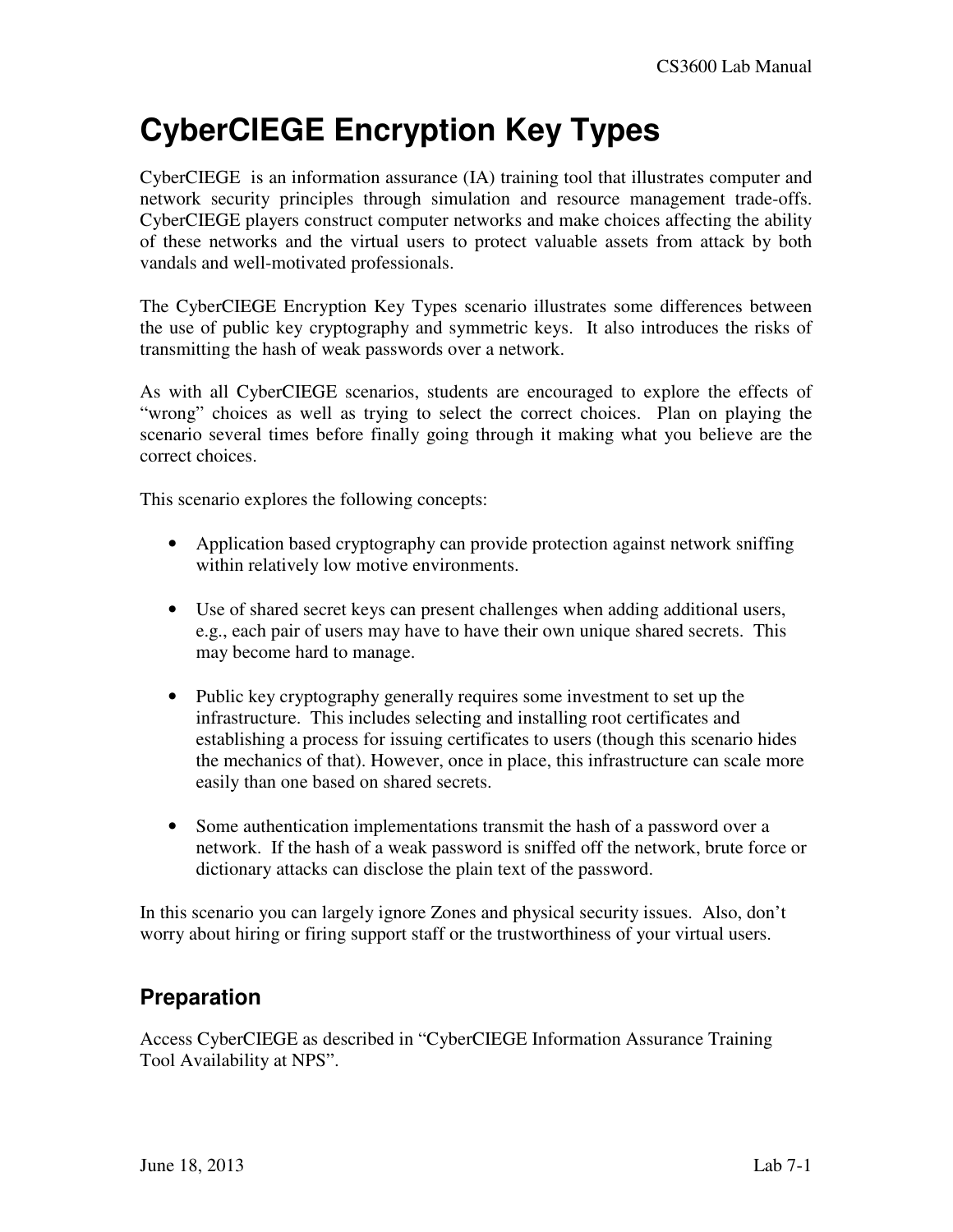From the CyberCEIGE folder on the desktop, open the CyberCIEGE icon. This will start the "Campaign Player" seen in Figure 1

Players are expected to have completed the "Link Encryptors" scenario prior to this lab. Make sure the "Encryption" campaign is selected.

| 鸟<br><b>Help Advanced</b>                                                                                                                                                                |                                          |
|------------------------------------------------------------------------------------------------------------------------------------------------------------------------------------------|------------------------------------------|
| Ŧ<br>Can you keep the network alive?                                                                                                                                                     |                                          |
| <b>Encryption</b><br>Campaign:<br><b>Scenarios</b><br><b>Link Encryptors</b><br><b>Encryption Key Types</b><br><b>Introductory VPNs</b><br>R<br><b>Advanced VPNs</b><br><b>Hard Rain</b> | Change<br><b>Saved Games</b><br>New Game |
| <b>PLAY</b>                                                                                                                                                                              | <b>VIEW LOG</b><br><b>CLOSE</b>          |

**Figure 1: Select "Encryption Key Types" and Click Play** 

Select the "Encryption Key Types" from the scenario list. Then click the "Play" button.

Read the briefing and the objectives screens, and explore the encyclopedia (via the "F1" key). From the Cryptography entry in the "Tutorials and Movies" content page of the online help, view the "Symmetric & Public Key Cryptography" movie. As you play the scenario, remember you can save the state at any time and come back to that state later. Also, the game automatically saves your state at each transition to a new phase.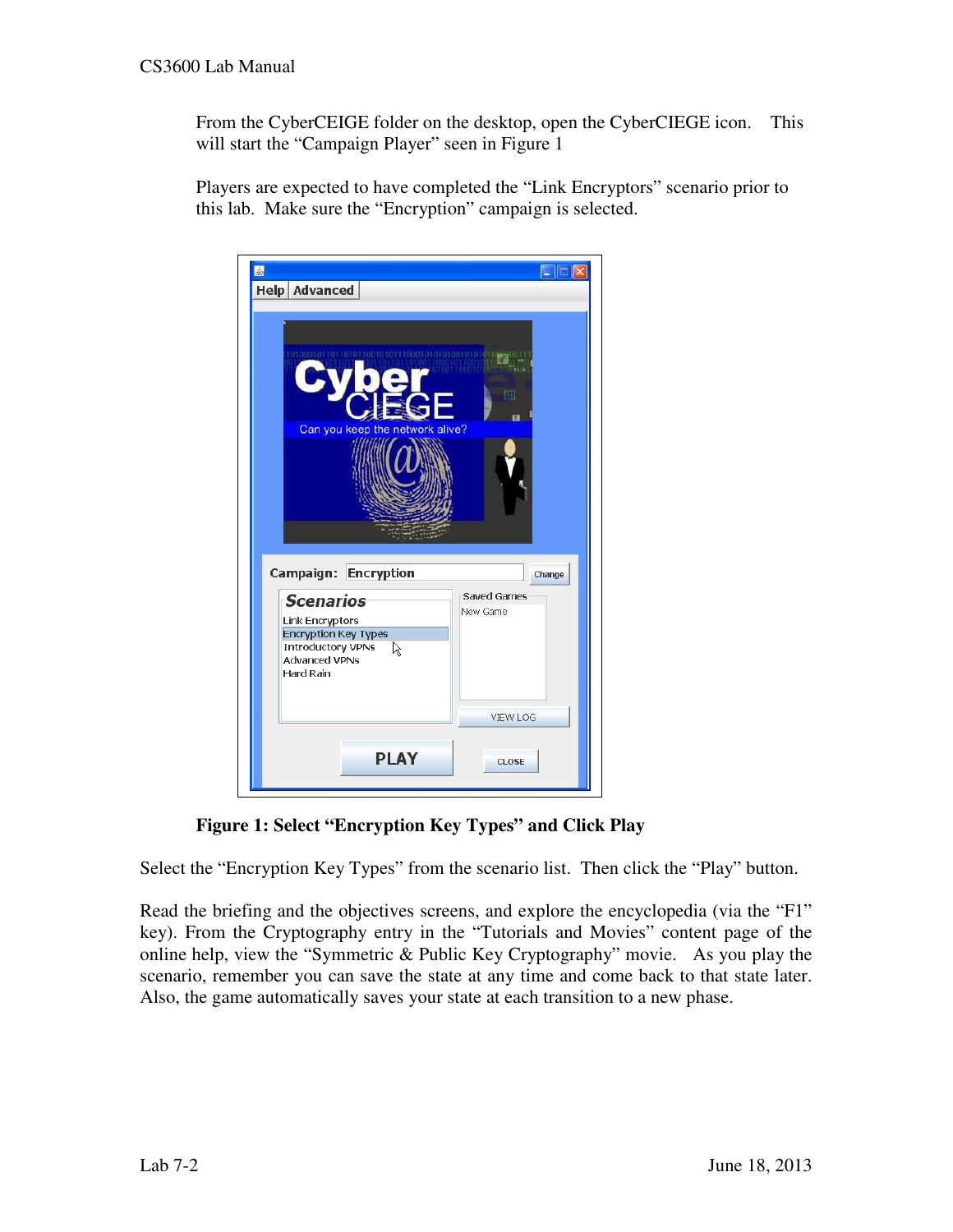### **Play**

#### **Phase 1: Prevent Network Sniffing**

In this phase you must replace the messaging application utilized by your HR users to exchange employee health care information. The initial application sends data over the network unencrypted. After running for a while and observing the attacks, you must replace the messaging application by choosing between an application that uses manually distributed shared keys and an application that uses public key encryption.

- Click the Objectives tab to learn about your first objective.
- Click the ASSET tab to learn about the asset being protected
- Review the network topology via the NETWORK tab
- With the cursor, hover over the individual users to see what they are thinking.
- Press the play button and observe what happens
- After an attack, right click on Joe's computer and view the packet log.
- Purchase replacement messaging applications by right clicking on the user's workstation and then selecting "Applications" / "Add/Remove Software".
- Observe the reaction of the IT support staff to your choice.
- Observe the reaction of Joe to your choice. Check his packet log and observe the new packets.

#### **Provision the Messaging Application for a Third HR User**

Check the objectives. You now have a new user in the HR department. You must provide that user with compatible messaging software. When you purchase this software, note the response of the IT support staff, based on you previous choices.

#### **Stop Users from Cracking Each Other's Passwords**

User authentication is achieved via a centralized authentication server. Each workstation sends a hash of the user's password to this server in the clear over the network. You cannot change this. However you can keep users from selecting weak passwords that are quickly cracked using brute force or dictionary attacks.

- Run the phase and observe the results of a user cracking another user's password.
- Select the "COMPONENT" tab, select the "Central Server" and adjust it settings to prevent users from selecting weak passwords.

## **Clean Up**

The "View Log" button lets you view a log of what occurred during the game. Use the "Advanced / Collect Logs" choice in the Campaign Player to collect your logs into a zip folder that can be emailed or dropped into the CyberCIEGE-logs folder if running on a CS-3600 VM.